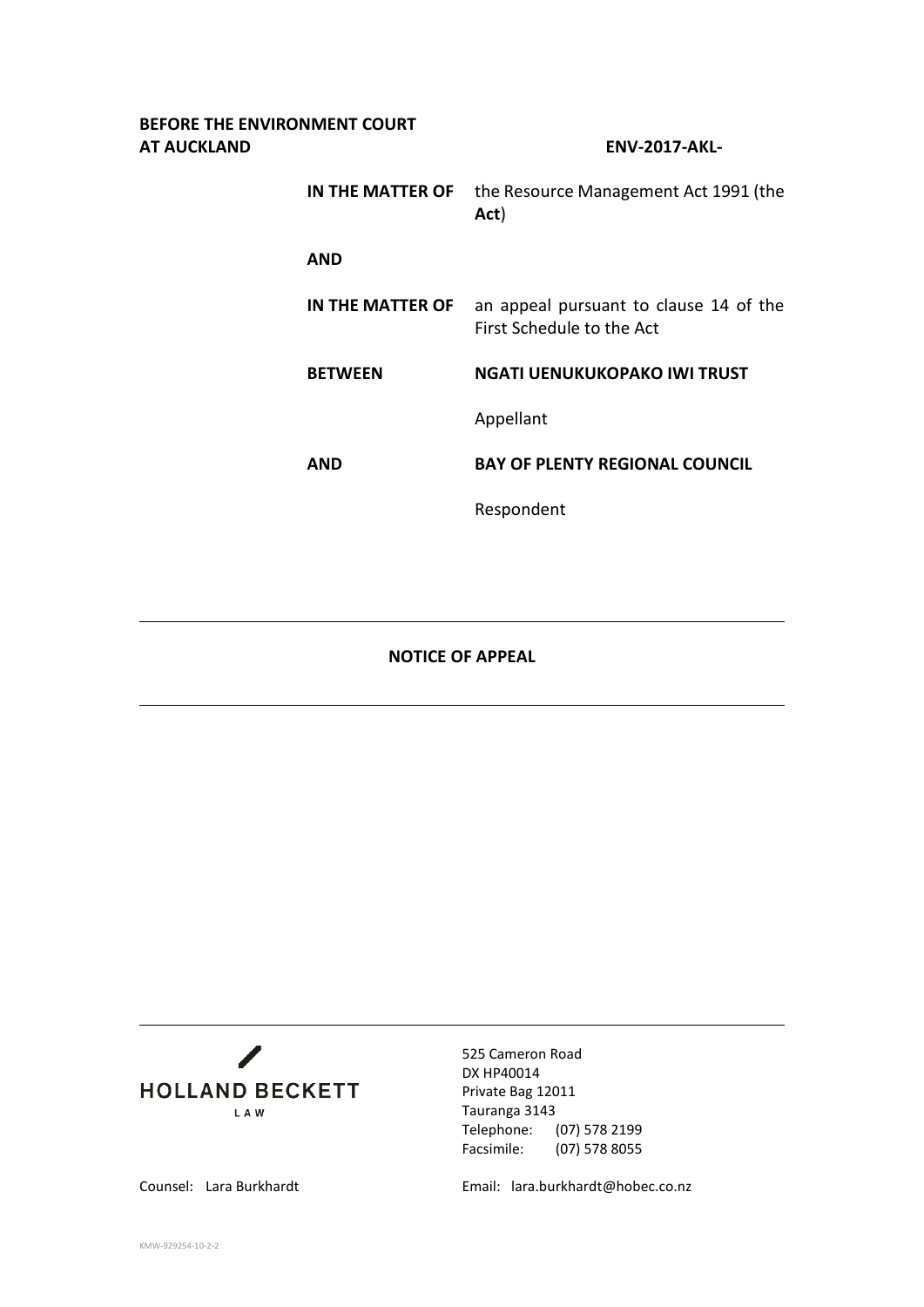- **TO:** The Registrar Environment Court **AUCKLAND**
- 1. **NGATI UENUKUKOPAKO IWI TRUST** (**Appellant**) appeals against decisions of the Bay of Plenty Regional Council (**Respondent**) on Proposed Plan Change 10 to the Bay of Plenty Regional Land and Water Plan (**Plan Change**).
- 2. The Appellant made further submissions on the Plan Change.
- 3. The Appellant is not a trade competitor for the purposes of section 308D of the Act.
- 4. The Appellant received notice of the decision on 15 August 2017.
- 5. The decisions were made by the Respondent.
- 6. The decisions appealed are as follows:
	- (a) The decisions to accept in part and only reject in part the parts of Rotorua Lakes Council's submission which sought the inclusion of objectives, policies and methods to recognise and provide for urban growth in the Rotorua district, and for consequent increased loads to the Rotorua Wastewater Treatment Plant that result in nitrogen entering Lake Rotorua, and to only accept in part the Appellant's opposing further submission.
- 7. The reasons for the appeal are as follows:
	- (a) The Appellant remains concerned that the Plan Change is being used to address increasing urban loading into the Lake and that the amendments to provisions made in response to the Rotorua Lakes Council's submission lead to this outcome.
	- (b) The Appellant disagrees that the Respondent's decision, which largely adopts the agreed position between the two Councils, is the most appropriate way of ensuring the potential impacts resulting from a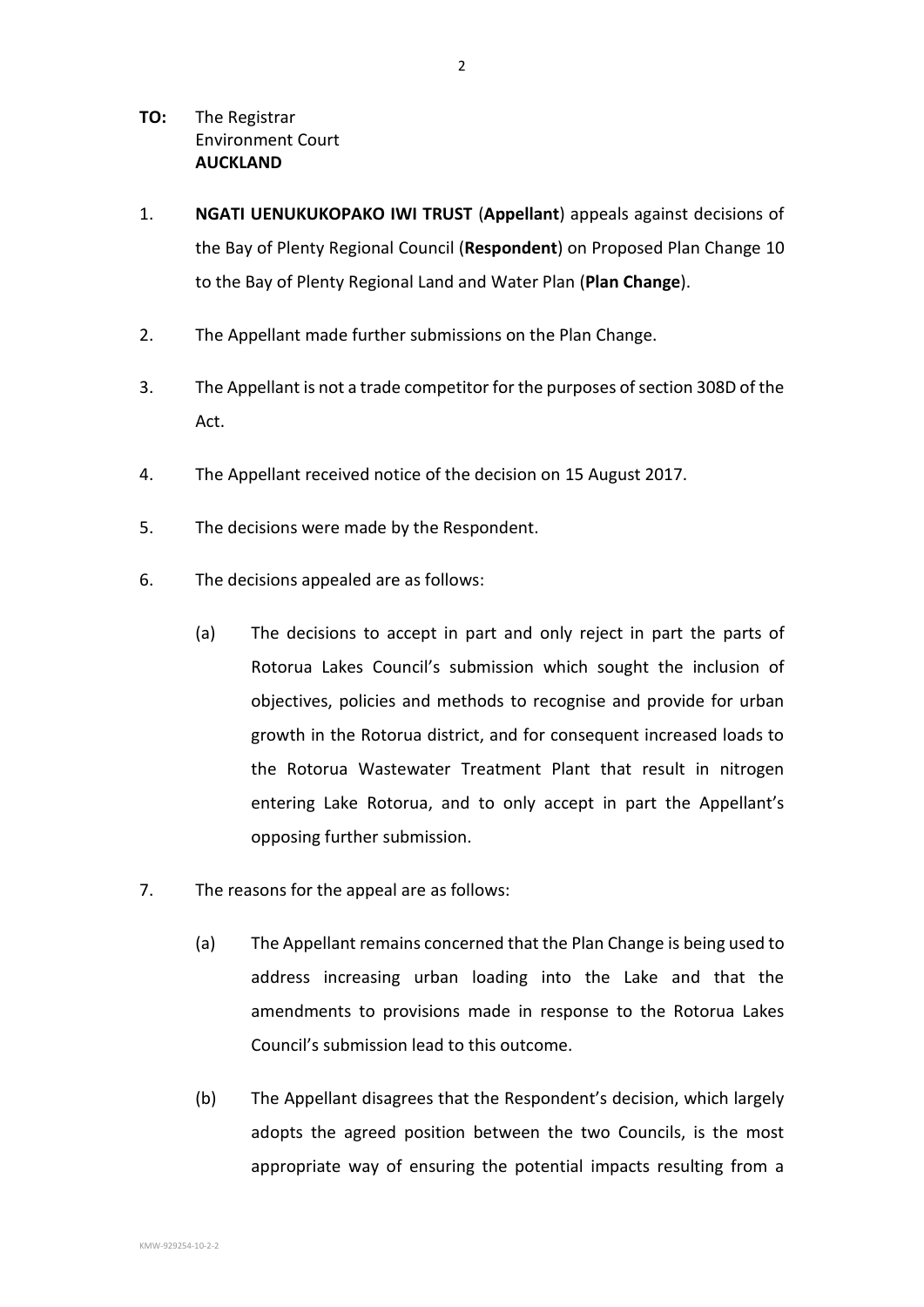change of land use from rural to urban are addressed and managed. In particular:

- (i) While the Appellant does accept that there will be increased demand on the Rotorua Lakes Council's wastewater infrastructure as a result of rural to urban land use change, it does not support provisions which qualify the effects of such land use change (and changes to wastewater discharge loads) as merely being "consequential".
- (ii) The application of new Policy LR P19 and new clause (g) to Method LR M5, particularly, create an expectation that the effects on Lake Rotorua from increased discharges from the Wastewater Treatment Plant as a result of shifting N losses between rural and urban uses are acceptable where there is no net increase in N discharge to Lake Rotorua. This should not be the case.
- (iii) There has been inadequate consideration of the effects on Maori cultural values (including the effects on the mauri of the receiving environment) of the Plan Change resulting from increasing urban loading into the Lake from the shift in losses between sectors.
- (c) The Appellant remains concerned that the amended provisions will be applied to assist and justify Rotorua Lakes Council's future application to authorise discharges of wastewater to Lake Rotorua. That was not the purpose of the Plan Change.
- 8. The Appellant seeks the following relief:
	- (a) That the amendments made by the Respondent to the Plan Change as a result of its decisions that are the subject of this appeal are deleted including any consequential changes to the Bay of Plenty Regional Land and Water Plan that were made as part of those decisions.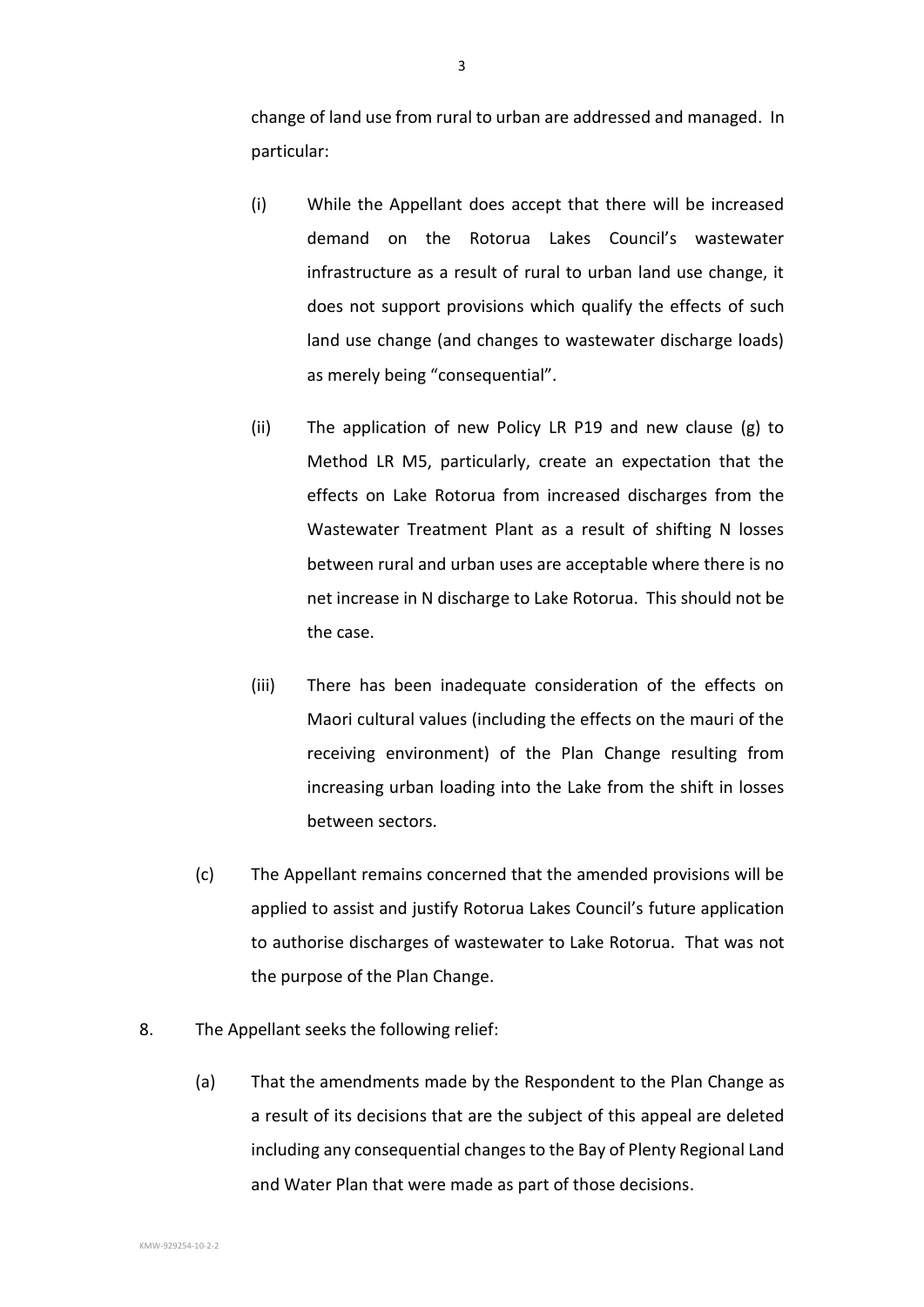#### **Further Reasons for the Appeal**

- 9. In addition to the matters set out in above, the further reasons for the appeal are that the Respondent's decision:
	- (a) Will not promote the sustainable management of natural and physical resources and is contrary to Part 2 and other provisions of the Act;
	- (b) Will not avoid, remedy or mitigate adverse effects on the environment;
	- (c) Is inconsistent with and contrary to the relevant provisions of policy statements and plans, including objectives and policies in the Bay of Plenty Regional Policy Statement and Regional Water and Land Plan which recognise and provide for matters of significance to Maori; and
	- (d) Does not represent the most appropriate means of exercising the Respondent's functions, having regard to the efficiency and effectiveness of other available means and therefore is inappropriate in terms of section 32 and other provisions of the Act.

#### **Further relief sought**

- 10. In addition to the matters set out in paragraph 8 above, the Appellant seeks the following relief:
	- (a) Similar and / or consequential amendments to the Plan Change that would satisfactorily address the matters raised in this appeal; and
	- (b) Such other relief as the Court considers appropriate.

#### **Attachments**

- 11. Copies of the following documents are attached to this appeal:
	- (a) The Appellant's further submission (**Annexure A**);
	- (b) The relevant parts of the Respondent's decision (**Annexure B**); and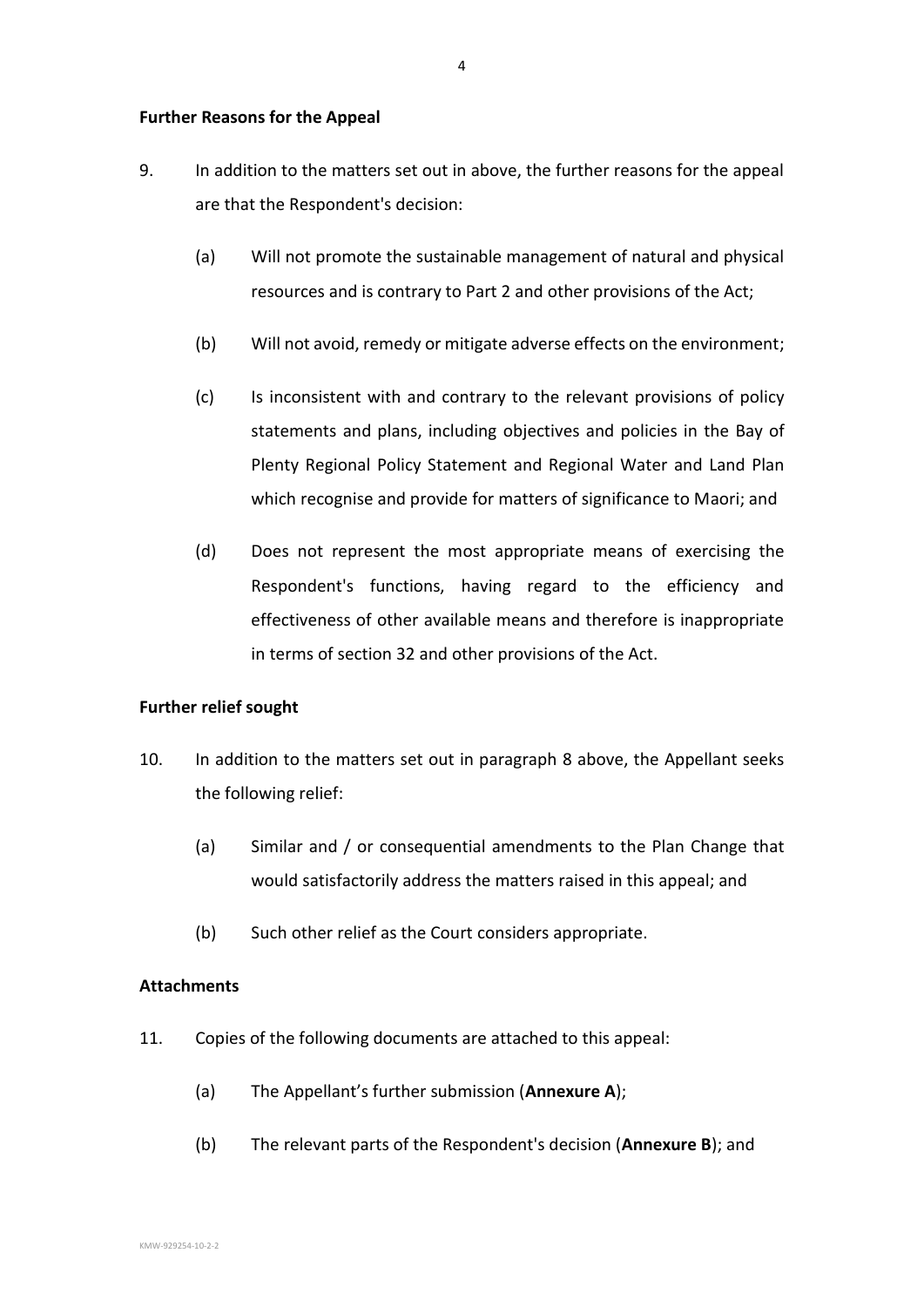(c) A list of the names and addresses of the persons to be served with a copy of this Notice of Appeal (**Annexure C**).

## **Signature: NGATI UENUKUKOPAKO IWI TRUST** by its duly authorised agent:

\_\_\_\_\_\_\_\_\_\_\_\_\_\_\_\_\_\_\_\_\_\_\_\_\_\_\_\_\_\_\_\_

**Lara Burkhardt** Counsel for the Appellant

**Date:** 26 September 2017

## **Address for service of Appellant:**

Holland Beckett Private Bag 12011 DX HP 40014 TAURANGA 3143 Attention: Lara Burkhardt Tel: 07 578 2199 Fax: 07 578 8055 Email: [lara.burkhardt@hobec.co.nz](mailto:lara.burkhardt@hobec.co.nz)

## **Advice to recipients of copy of notice of appeal**

## *How to become party to proceedings*

You may be a party to the appeal if you made a submission or a further submission on the matter of this appeal and you lodge a notice of your wish to be a party to the proceedings (in form 33) with the Environment Court within 15 working days after the period for lodging a notice of appeal ends.

Your right to be a party to the proceedings in the Court may be limited by the trade competition provisions in section 274(1) and Part 11A of the Resource Management Act 1991.

You may apply to the Environment Court under section 281 of the Resource Management Act 1991 for a waiver of the above timing requirements (*see* form 38).

## *\*How to obtain copies of documents relating to appeal*

The copy of this notice served on you does not attach a copy of the appellant's submission or the decision appealed. These documents may be obtained, on request, from the appellant.

## *Advice*

If you have any questions about this notice, contact the Environment Court Unit of the Department for Courts in Auckland, Wellington or Christchurch.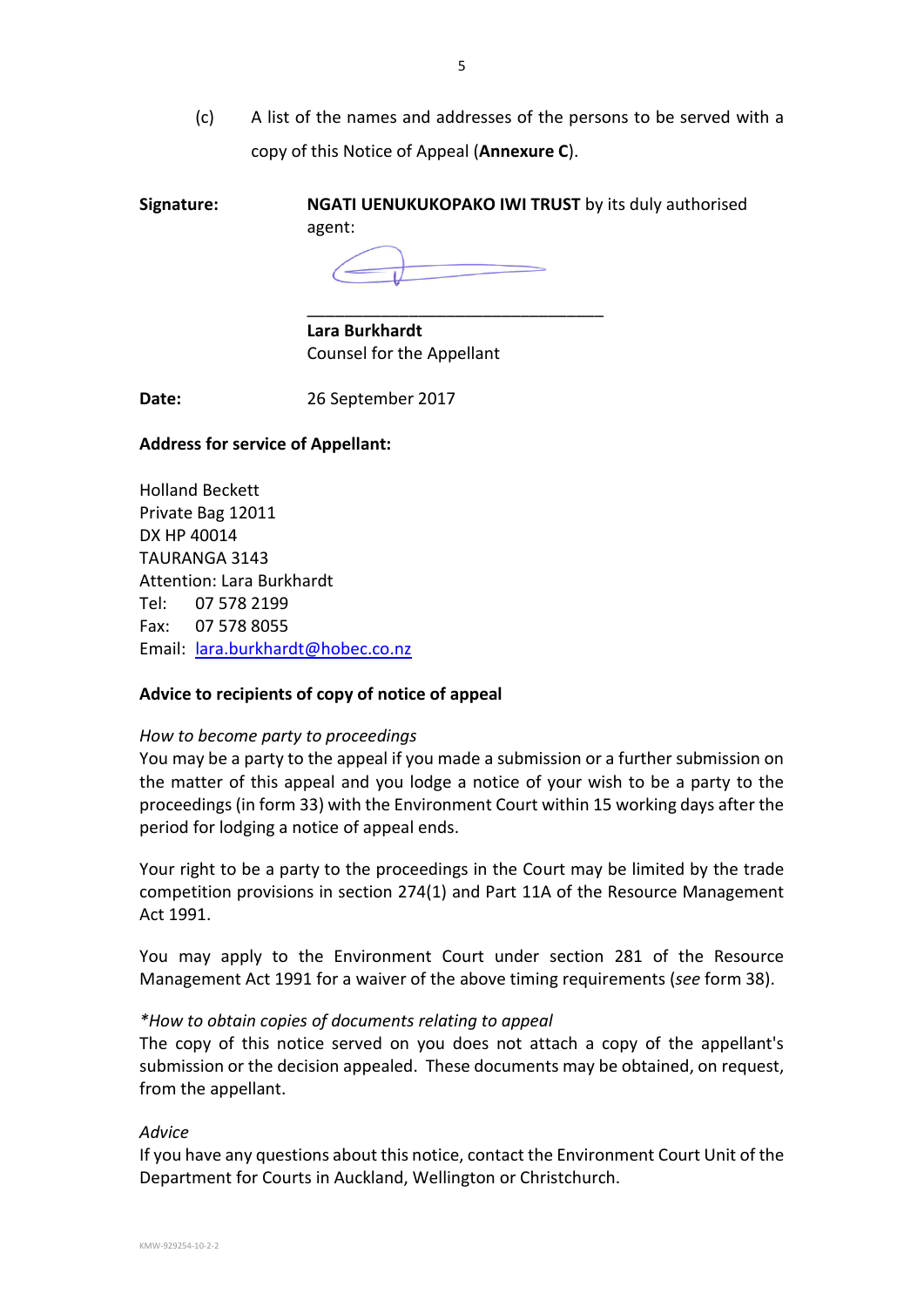## **Annexure A**

**A copy of the Appellant's further submission**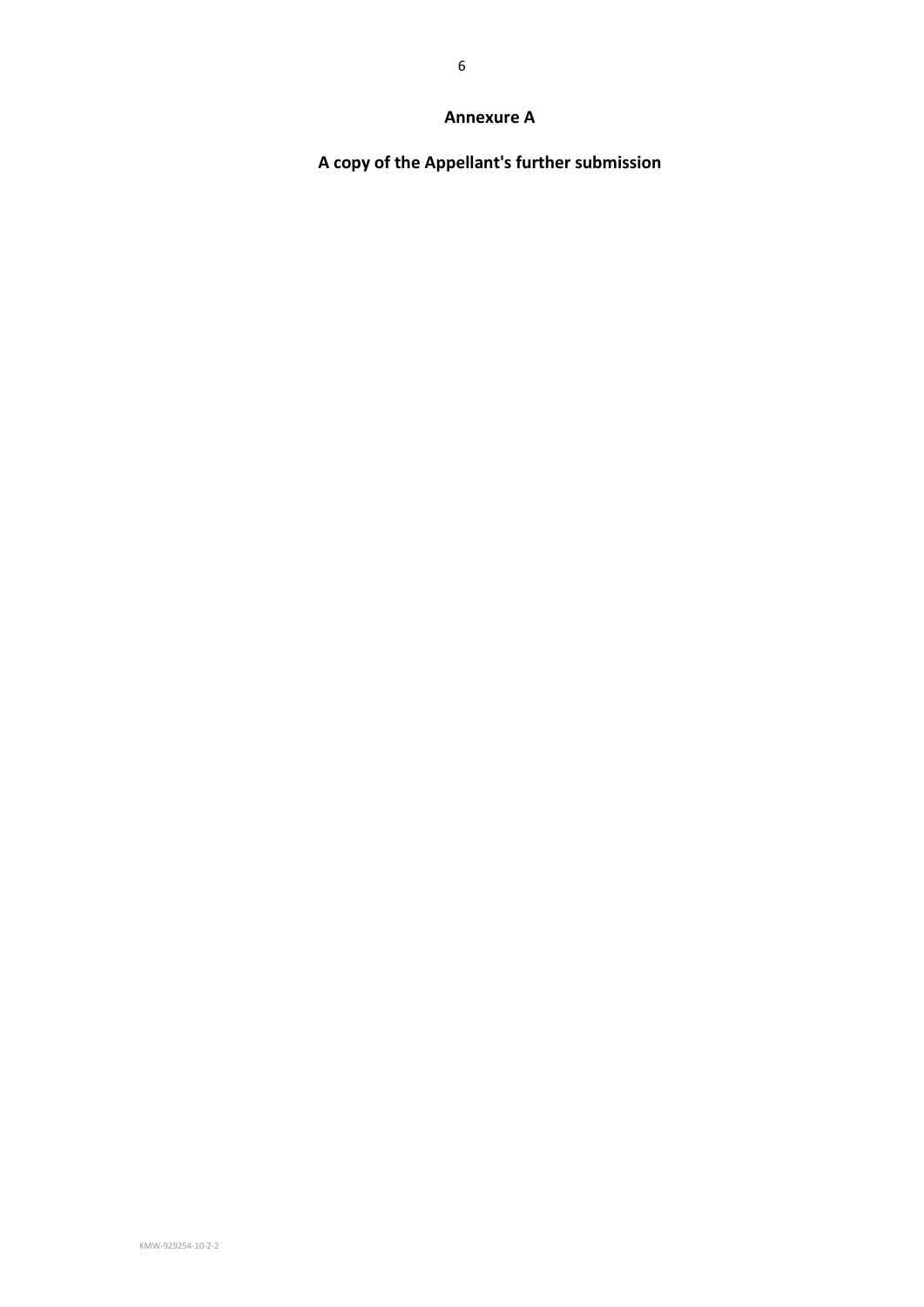## **Annexure B**

**A copy of the relevant parts of the Respondent's decision**